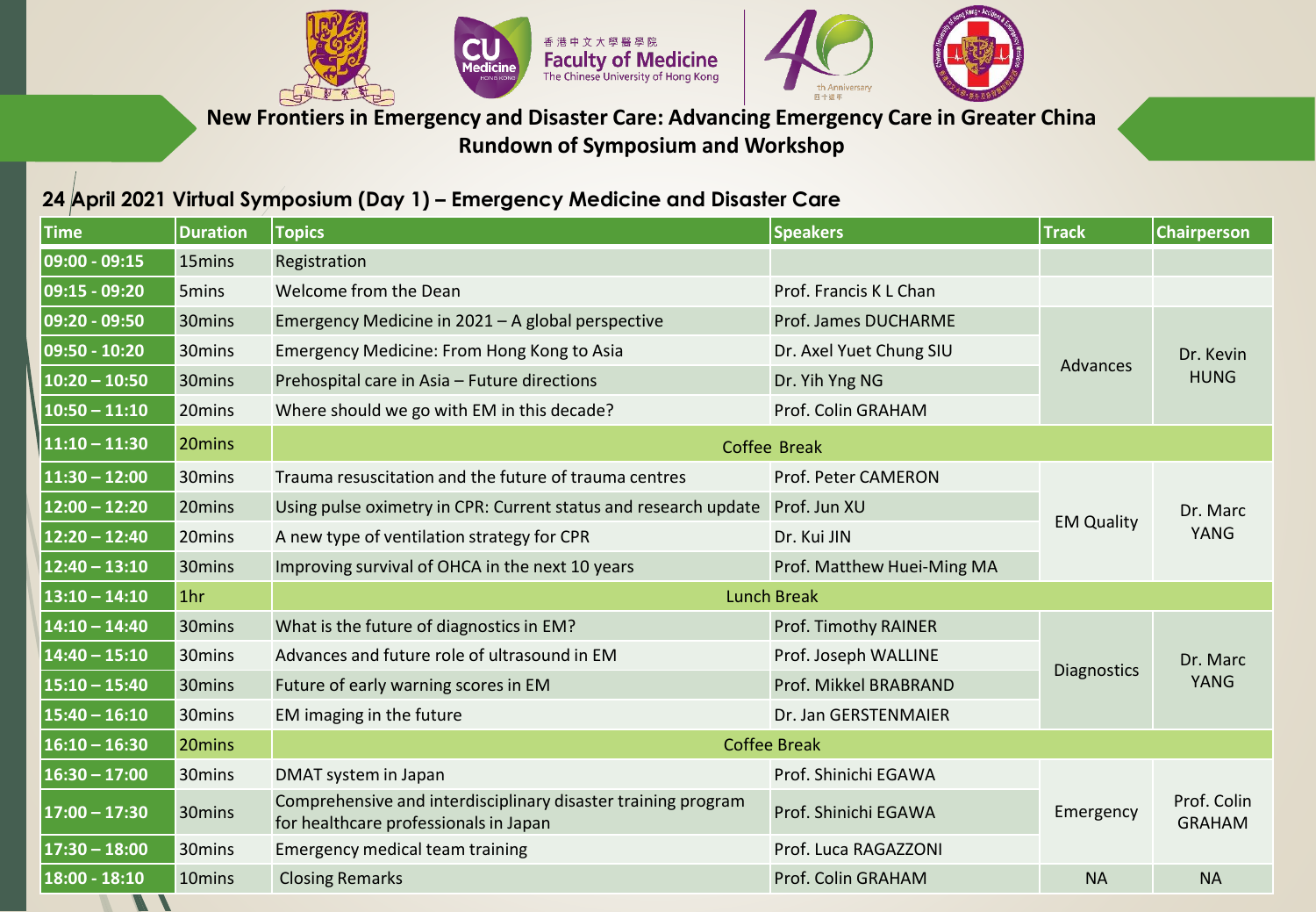



**New Frontiers in Emergency and Disaster Care: Advancing Emergency Care in Greater China Rundown of Symposium and Workshop**

## **25 April 2021 Virtual Symposium (Day 2) – Emergency Medicine and Disaster Care**

| <b>Time</b>      | <b>Duration</b>    | <b>Topics</b>                                                                     | <b>Speakers</b>                   | <b>Track</b>                                              | <b>Chairperson</b> |  |  |
|------------------|--------------------|-----------------------------------------------------------------------------------|-----------------------------------|-----------------------------------------------------------|--------------------|--|--|
| $09:00 - 09:15$  | 15mins             | Registration                                                                      |                                   |                                                           |                    |  |  |
| $09:15 - 09:20$  | 5 <sub>mins</sub>  | <b>Welcoming Remarks</b>                                                          | Prof. Colin GRAHAM                |                                                           |                    |  |  |
| $09:20 - 09:50$  | 30mins             | Workforce development in Jordan/Lebanon                                           | Prof. Satchit BALSARI             | Emergency<br>Preparedness                                 | Dr. Kevin HUNG     |  |  |
| $09:50 - 10:20$  | 30mins             | A national training of trainers program in disaster<br>nursing management         | Prof. Bettina EVIO                |                                                           |                    |  |  |
| $10:20 - 10:50$  | 30 <sub>mins</sub> | Disaster support nurse: Its training, registration,<br>dispatch and operation     | Prof. Sonoe MASHINO               |                                                           |                    |  |  |
| $10:50 - 11:20$  | 30 <sub>mins</sub> | Experience from disaster care and emergency<br>preparedness humanitarian missions | Ms. Kar Yee TSE                   |                                                           |                    |  |  |
| $11:20 - 11:35$  | 15mins             |                                                                                   | <b>Coffee Break</b>               |                                                           |                    |  |  |
| $11:35 - 12:05$  | 30mins             | Safe hospitals in India                                                           | Dr. Saurabh DALAL<br>(SEARO, WHO) | Health<br>Emergency<br><b>Disaster Risk</b><br>Management | Dr. Kevin HUNG     |  |  |
| $12:05 - 12:35$  | 30mins             | Literature review of health-EDRM health workforce<br>development                  | Dr. Kevin HUNG                    |                                                           |                    |  |  |
| $12:35 - 13:05$  | 30mins             | Research priorities of health-EDRM in the post COVID-<br>19 era                   | Dr. Ryoma KAYANO                  |                                                           |                    |  |  |
| $13:05 - 13:10$  | 5 <sub>mins</sub>  | <b>Closing remarks</b>                                                            | Prof. Colin GRAHAM                |                                                           |                    |  |  |
| End of symposium |                    |                                                                                   |                                   |                                                           |                    |  |  |